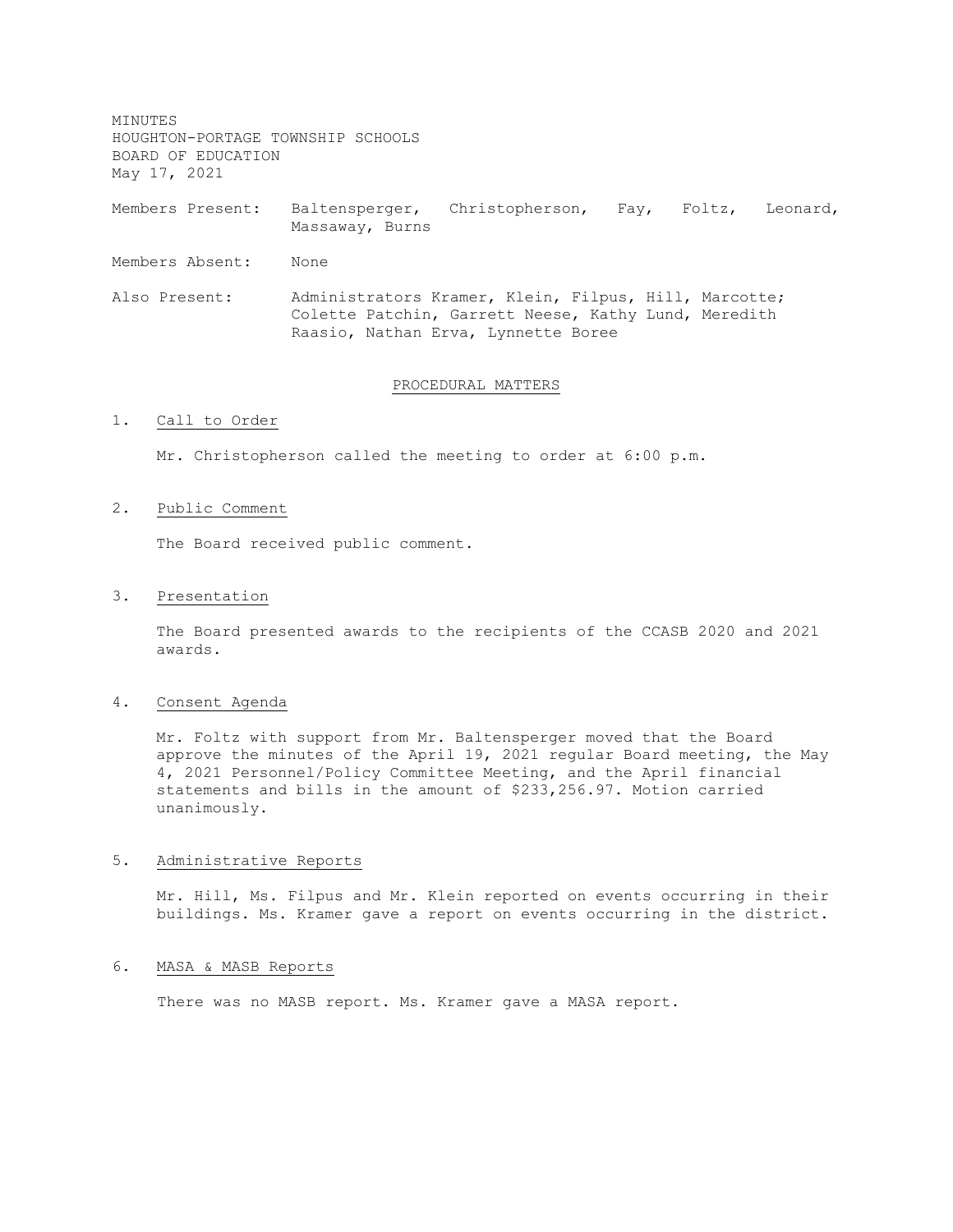# 7. Discussion/Action Items

1) Resolution to approve the Monthly Covid19 Instructional Delivery Method

Mrs. Massaway with support from Mr. Leonard moved that the Board approve the Covid19 instructional delivery method. Motion carried unanimously.

- 2) Resolution Designating CCISD Election Representatives Mr. Burns with support from Mr. Fay moved that the Board designate Philip Foltz as CCISD election representative and Scott Leonard as alternate. Motion carried unanimously.
- 3) Resolution to Approve CCISDs 2021-22 Proposed Budget Mr. Baltensperger with support from Mr. Foltz moved that the Board approve with concerns the proposed CCISD 2021-2022 budget. Motion carried unanimously.
- 4) Resolution to Approve the Wellness Policy Mr. Leonard with support from Mr. Fay moved that the Board adopt the district wellness policy that the Wellness Committee proposed. Motion carried unanimously.
- 5) February 2021 NEOLA Policy Updates Ms. Kramer provided the Board with the February 2021 policy updates for the first reading. The updates will be voted on at the June 21, 2021 regular Board meeting.

# 8. Executive Session

Mr. Baltensperger with support from Mr. Leonard moved that the Board adjourn to executive session to discuss negotiations. Through a roll call vote, the motion passed with voting as follows: Ayes: Baltensperger, Burns, Christopherson, Fay, Foltz, Leonard, Massaway; Nays: none. The Board adjourned to executive session at 6:54 p.m. The Board returned to regular session at 7:37 p.m.

9. Adjournment

There being no further business, Mr. Foltz moved that the meeting be adjourned. Mr. Christopherson adjourned the meeting at 7:38 p.m.

Respectfully submitted,